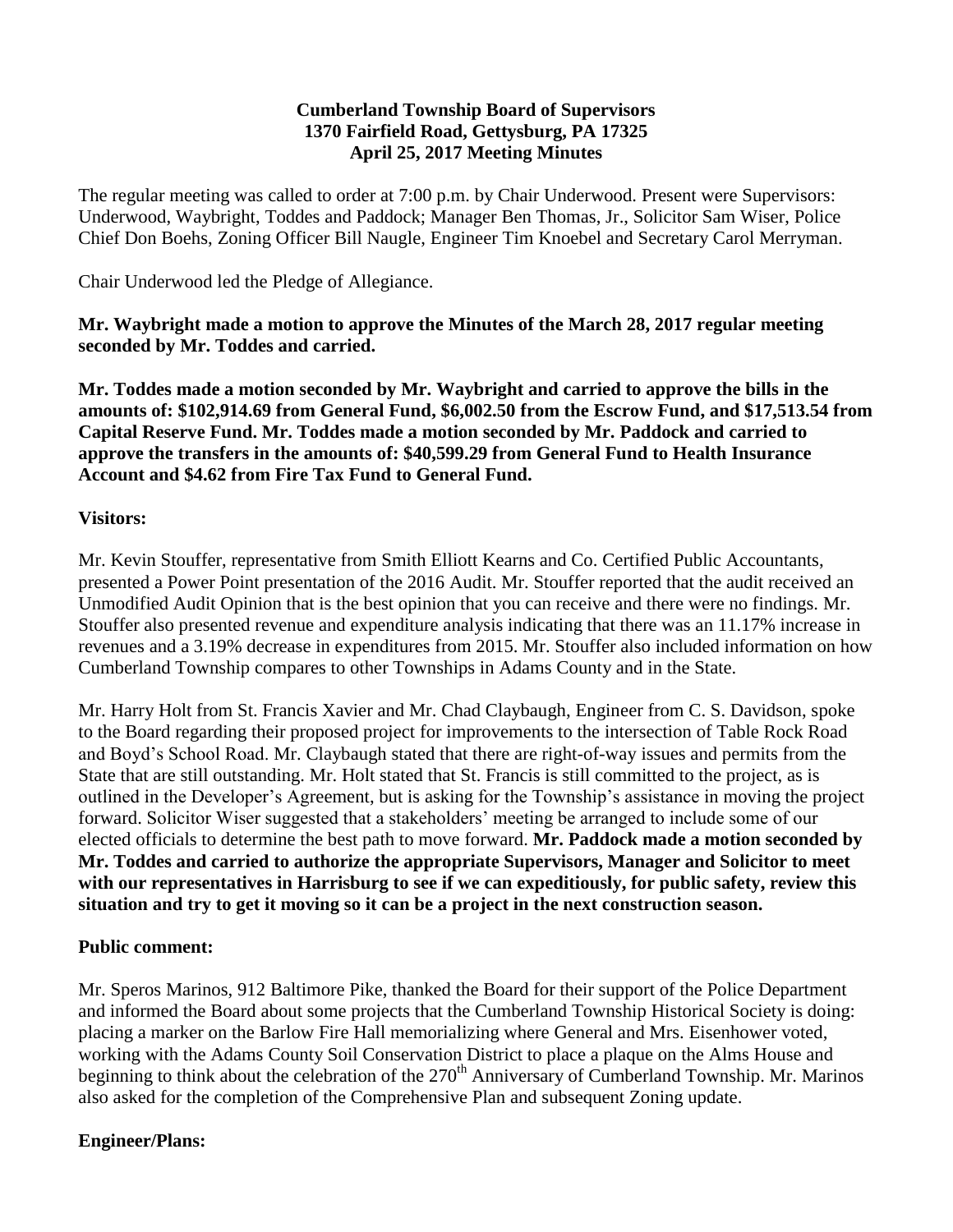Mr. Knoebel reported that the James and Barbara Balas and Clarence and Yvonne Andrew Final Lot Addition Plan proposes the reconfiguration of their two (2) existing lots on Blacksmith Shop Road in the Agricultural / Residential Zoning District. He added that there is a Non-Building Waiver for their sewage planning and Deeds of Consolidation are required. **Mr. Waybright made a motion to approve the Non-Building Waiver for Sewage Facilities Planning seconded by Mr. Paddock and carried. Mr. Toddes made a motion to approve the Balas/Andrew Final Plan contingent upon the Deeds of Consolidation being recorded with the Final Plan (KPI memo dated April 5, 2017) seconded by Mr. Waybright and carried.**

Mr. Knoebel reported that the Timeless Towns of the Americas Land Development Plan for the replacement of their existing wastewater treatment plant is ready for approval subject to some conditions. Solicitor Wiser updated the Board on the status of their agreements which are agreed to in principal. **Mr. Waybright made a motion to waive the requirement for a Preliminary Plan for Timeless Towns seconded by Mr. Paddock and carried. Mr. Paddock made a motion to approve the Timeless Towns Land Development Plan seconded by Mr. Toddes and carried based on execution of the Operation and Maintenance Agreement and providing the applicable financial security for construction and maintenance; execution of the Developer's Agreement and satisfying all comments in the KPI memorandum dated May 10, 2016.**

Mr. Knoebel reported that the Round Top Campground Wastewater Treatment Plant (WWTP) Upgrade Land Development Plan is a minor plan, upgrades are being required by Pa. Dept. of Environmental Protection and the proposed limit of disturbance is less than .02 acres. **Mr. Paddock made a motion seconded by Mr. Waybright and carried to approve the Round Top Campground WWTP Upgrade Land Development Plan with the following conditions: satisfying the Building Code requirements and the applicable provisions of the Floodplain Ordinance; approval of the Erosion and Sediment Control Plan by the Conservation District; execution of the Operation and Management Agreement for the facility and deposit of the performance and maintenance security and satisfying all other requirements of the KPI memorandum dated April 25, 2017.**

Mr. Knoebel also reported that the Gettysburg Battlefield Resort Land Development Plan proposes a new wasterwater treatment plant with stream discharge. He added that the Land Development Plan is not ready for approval, but the Sewage Planning Module could be approved to be sent on to Pa. Dept. of Environmental Protection for their approval and, if approved, constitutes a minor amendment to the Township's Act 537 Plan. Mr. Knoebel stated that he feels comfortable recommending that the Planning Module be approved and added that an Operation and Maintenance Agreement is required to be included with the submission and the requirement to hook into public sewer, if ever available, is included. Solicitor Wiser reported that they have agreed upon the terms of the Developer's and Operation and Maintenance Agreements. **Mr. Toddes made a motion to approve the Sewage Facilities Planning Module contingent upon the execution of the Operations and Maintenance Agreement for the wastewater treatment facility seconded by Mr. Waybright and carried.** No action was taken on the Land Development Plan.

Lastly, Mr. Knoebel reported that the DeSimon Estate / Bette Rinehart Final Plan proposes five (5) new lots for future homes and six (6) lot additions to adjacent improved lots. All lots will have public water and sewer and are located in the Residential District at the intersection of Park Avenue and Twin Lakes Drive. Mr. Knoebel stated that the Sewage Planning Exemption is back from Pa. Dept. of Environmental Protection (Pa. DEP) and they are working with Cumberland Township Authority (CTA) and CTA has approved the plan contingent upon the execution of the Developer's Agreement. Mr. Knoebel added that they are looking at the requirements for Highway Occupancy permits since there will be a few openings and Park Avenue was recently paved. **Mr. Waybright made a motion to table the DeSimon / Rinehart Plan seconded by Mr. Toddes and carried.**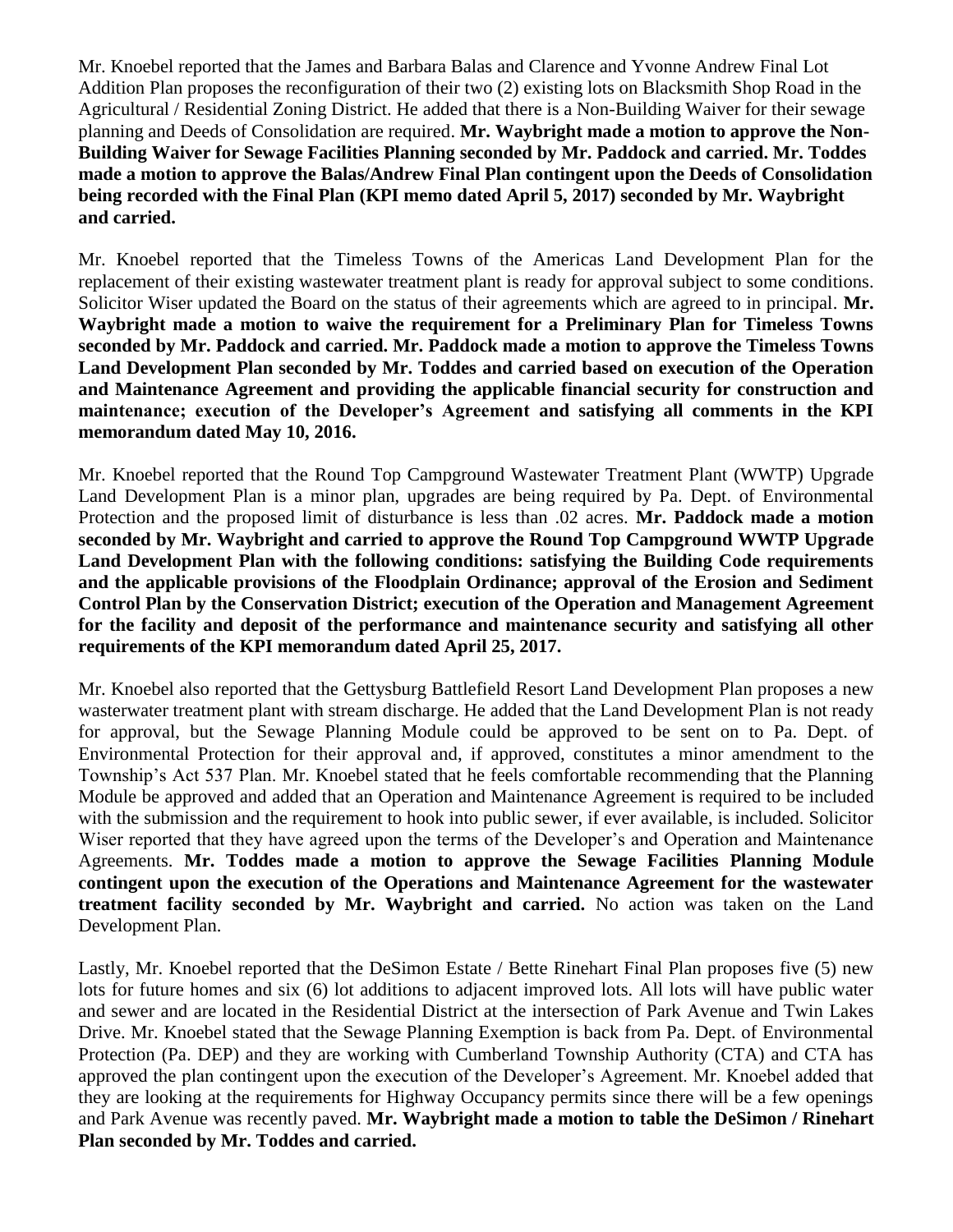# **Police Report:**

Police Chief Don Boehs presented a written and oral report of police activities for the month of March, 2017 including: 261 complaints - Psych/suicide-3, Disturbances-7, Assault/Harassment-2, Domestics-13, Criminal Mischief-0, Suspicious Activity-14, Thefts-2, Alarms-9 Medical Emergency-8, 911 Hang Up-4, Sexual assault-3, Burglary-1, Fraud-3, Wanted Person-4, Reported Drug Activity-1, Welfare checks-10, Shots Fired-1, Follow-up Investigation-47; 94 traffic stops, 80 combined arrests, 11 traffic accidents, 22 targeted enforcements and 8,278 patrol miles. He added that they assisted other agencies eight times, they were assisted twice and the assists to Pa. State Police were in Straban, Liberty, Reading, Highland and Butler Townships. Police Chief Boehs reported that they had 109 walk-in complaints.

## **Active Business:**

**Mr. Waybright made a motion seconded by Mr. Toddes and carried to re-stamp the approved plan of the County of Adams Addition Plan for recording.** The plan had originally been approved on November 22, 2016.

Mr. Thomas reported that the Township has received a letter from Stephan and Jan Lewis in reference to a former informal request for text amendment to remove "Assisted Living Facilities" as a permitted use in the Residential Zoning District and in accordance with Chapter 27 Section 502, the appropriate hearing fee has been paid and a public hearing must be scheduled. Mr. Lewis made a brief comment regarding good planning, proper stewardship of the taxes and keeping Residential Zoning strictly for residential uses. Mr. Lewis reiterated his opposition to having "Assisted Living Facilities" in the Residential Zoning, but added that he is not opposed to having these facilities in the Township. Mr. Thomas stated that under the Township's timeline, the hearing must be held by June 4, 2017. Mr. Thomas suggested that the hearing be held on May 23, 2017 at 4:00 p.m. prior to the already scheduled public hearing at 5:30 p.m. **Mr. Toddes made a motion to reschedule the May regular meeting to Thursday, May 18, 2017 at 7:00 p.m. and the public hearing for the text amendment to remove "Assisted Living Facilities" submitted by Mr. Lewis for May 23, 2017 at 4:00 p.m. with possible action to follow the hearing. The motion was seconded by Mr. Waybright and carried.**

Mr. Thomas reported that the Township received a letter from Mr. Richard DeLoe, 150 Ridgewood Drive, requesting seed funding for the operation and maintenance of the swimming pool and tennis courts at the former Country Club. Mr. Thomas stated that this funding was not budgeted for 2017 and the Township's recreation funding is directed to the Gettysburg Area Recreation Authority. **Mr. Toddes made a motion to deny the request from Mr. DeLoe seconded by Mr. Waybright and carried.**

Mr. Thomas also presented the Draft Land Use Assumptions Report which is the first requirement of reauthoring the Traffic Impact Fee Ordinance as required by the Pa. Act 209. Mr. Thomas added that the committee conducted a public hearing on April 13, 2017 followed by review by the Township Planning Commission who recommended approval. He added that approval was also recommended by the Adams County Planning Commission. The report was authored by Adams County Office of Planning and Development and is a review of past, present and future developments and the residential units that are proposed as part of the study. Mr. Thomas added that Solicitor Wiser did have some recommendations for additional explanation of how the future development estimates were calculated, those revisions will be made and there are two more required studies. **Mr. Paddock made a motion to approve the Draft Land Use Assumptions Report with Solicitor Wiser's revisions seconded by Mr. Toddes and carried.**

Mr. Thomas reported that Cumberland Township Authority was awarded a Pa. Small Water and Sewer Program Grant, in the amount of \$100,000.00, for their pipe replacement project along Rt. 116 in front of the Township Building down to the bridge. Mr. Knoebel explained that the project consists of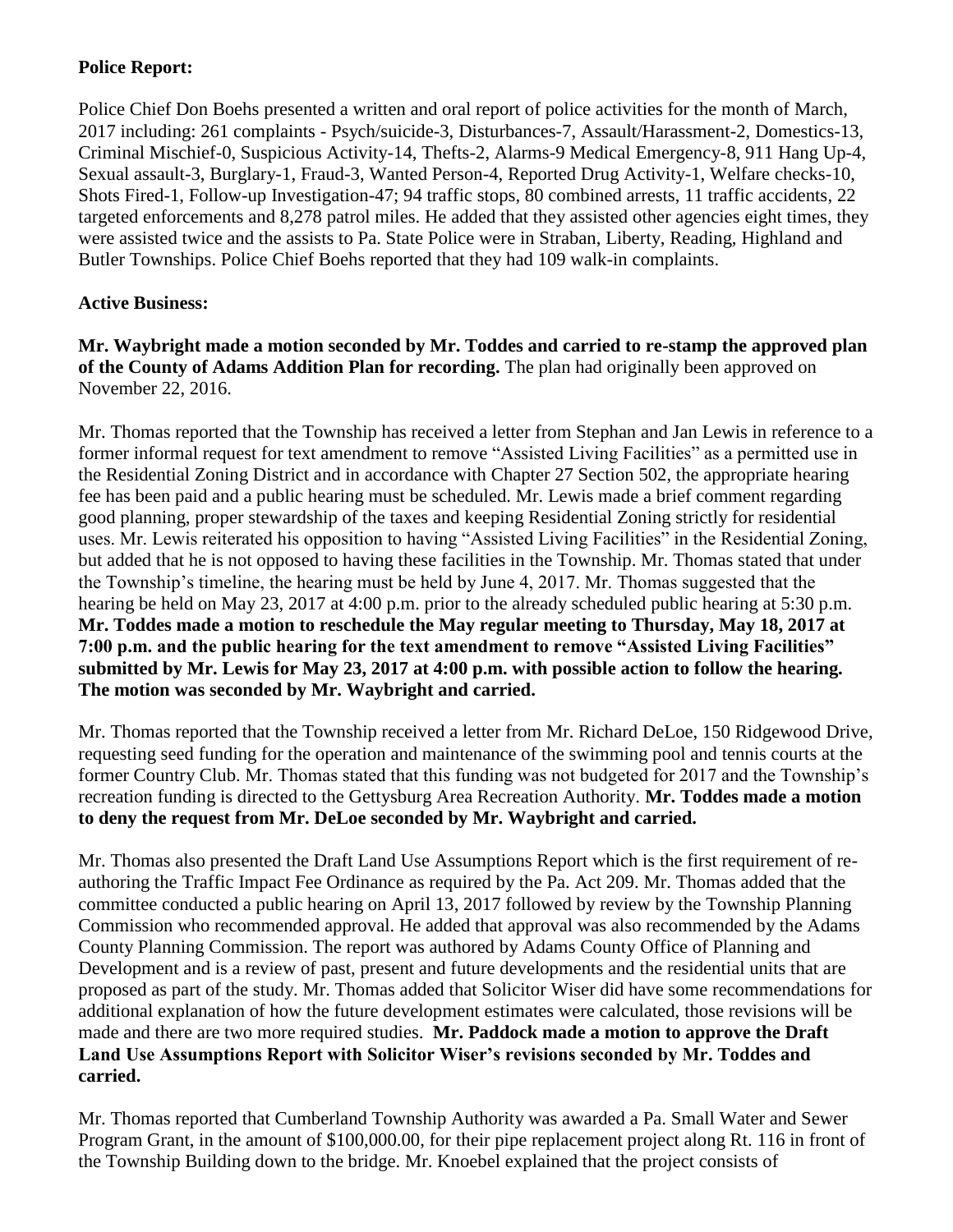rehabilitation of some pipe by the use of "pipe bursting" which expands and breaks up the existing pipe and pulls through a high density polyethylene pipe in its place. He added that there will be some excavation to reinstate the laterals.

Mr. Thomas reported that Adams County will be holding a Tire Collection Event on Saturday, May 13, 2017 at the Agricultural and Natural Resources Center at 670 Old Harrisburg Road from 8:00 a.m. to 1:00 p.m.

Mr. Thomas announced the 2017 Road Maintenance Bids that were opened on May 18, 2017 and approved by the Board at their workshop held on May 20, 2017. The bid for the Superpave Asphalt for Redding, Boycott and Windbriar Lanes and Diamond Hill Road was awarded to New Enterprise Stone and Lime, in the amount of \$149,095.00, budgeted amount \$150,000.00. The bid for Double Seal Coat on rural roads was awarded to Hammaker East, LTD, in the amount of \$91,650.00, including a Fog Seal, in the amount of \$5,850.00, budgeted amount \$92,000.00. The bid for Double Micro-Surfacing including crack sealing was awarded to Asphalt Maintenance Solutions, Inc., in the amount of \$81, 900.00, budgeted amount \$91,000.00. Mr. Thomas reported that the total of the low bids is \$322,645.00 and \$500,000.00 was budgeted from the General and Liquid Fuels Funds and includes some additional projects.

Mr. Thomas reported that the Finance Committee met and had the following recommendations; all of the purchases are in budget:

- The replacement purchase of an on-board camera system for one of the police vehicles from Watch Guard, in the amount of \$5,645.00 (also utilizing a \$2,500.00 grant from Wal-Mart). **The purchase was approved by motion of Mr. Waybright seconded by Mr. Toddes and carried.**
- Traffic signal maintenance by PA PERCS for the signal at Herr's Ridge Road and SR 0030, in the amount of \$1,002.00, **approved by motion of Mr. Toddes seconded by Mr. Paddock and carried**.
- Affirm Mr. Aldrich's donation of \$1,000.00 being used to replace vital, aging police equipment.
- Affirm replacement purchase of a commercial grade chain saw from Harrington Brothers in the amount of \$449.00.
- A citizen's request to have financial statements and bank information on the township's web-site was not approved for security reasons.

Mr. Thomas asked the Board if they are interested in having a future workshop regarding fees charged to the Township by Gettysburg Municipal Authority for fire hydrants and they are. Mr. Thomas will arrange this meeting, possibly in June.

# **Solicitor:** No report.

# **Committee Reports and comments from Board Members:**

**Building and Grounds –** Mr. Thomas reported that there is a potential for a presentation at the May meeting.

**Parks and Recreation** – Mr. Toddes reported that the ball teams have started to play, the stagecoach is coming back, they are making some parking lot changes and May  $5<sup>th</sup>$  they are having a Movie Night in conjunction with Straban Township.

**CTA** – Mr. Toddes reported that PennDOT is re-paving SR0030 this summer and they have to upgrade about 30 manholes.

**COG** – Chair Underwood reported that the meeting is Thursday, they will be discussing a recycling event for Adams County and the Township's Wacker was sold through the COG for \$200.00 to another municipality. **Mr. Toddes made a motion to deem the Wacker surplus seconded by Mr. Waybright and carried.**